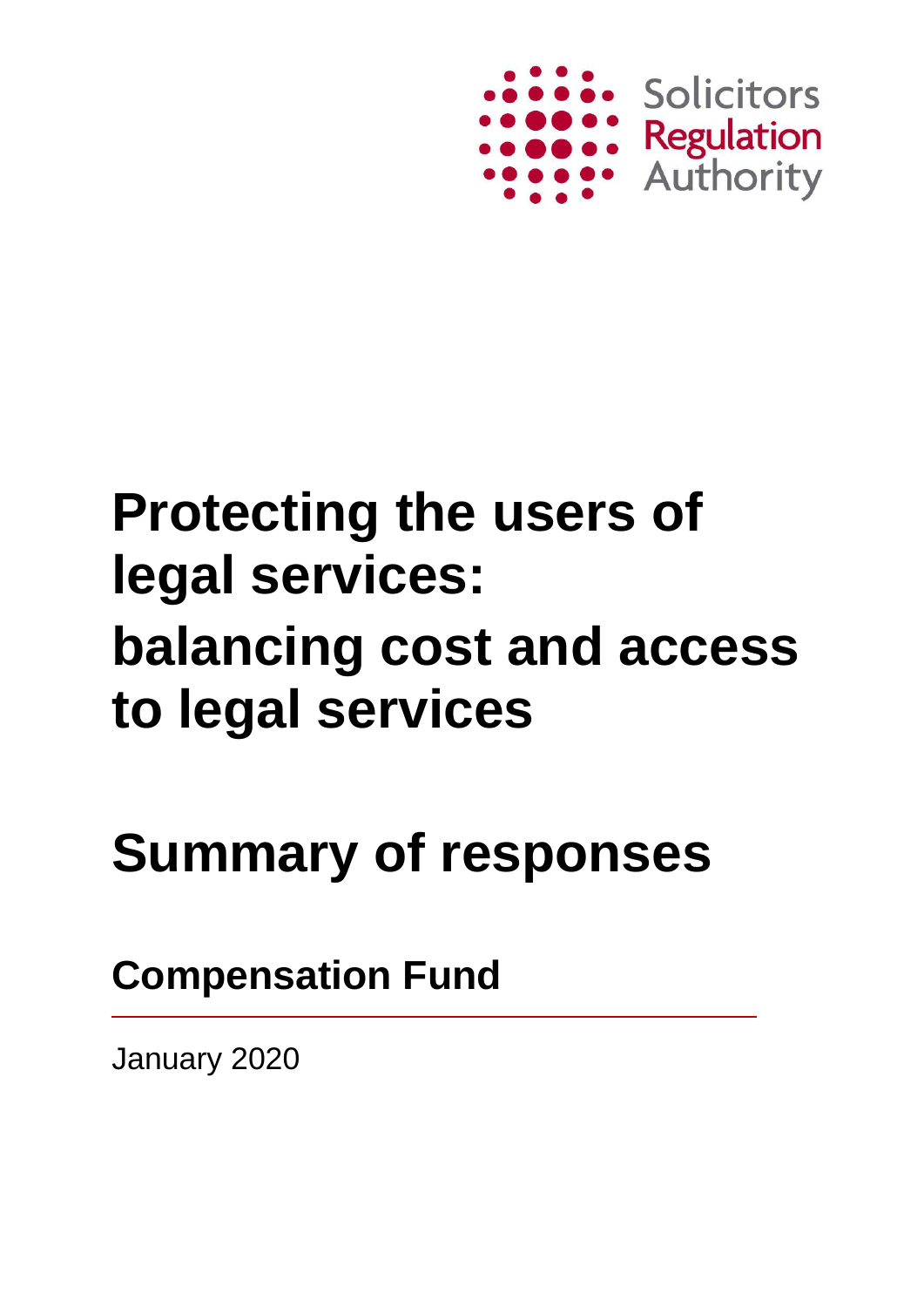### **Contents**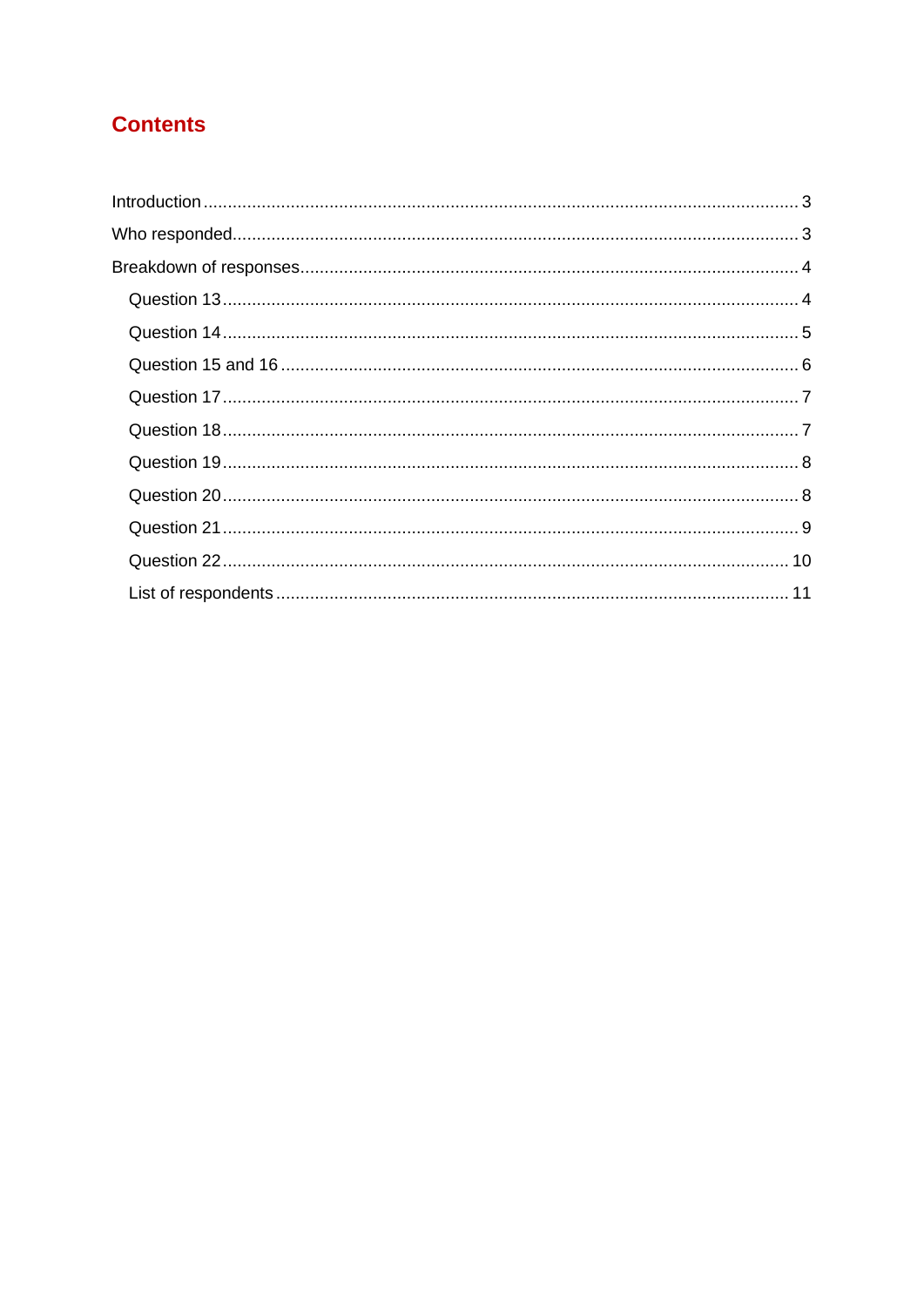## <span id="page-2-0"></span>**Introduction**

This short annex provides a summary of responses to those questions in our consultation 'Protecting the users of legal services: balancing cost and access to legal services' that related to the SRA Compensation Fund (the Fund). We asked a series of questions around proposals designed to make sure we are clear about the purpose of the Fund. We also consulted on proposals to make the Fund more transparent.

### <span id="page-2-1"></span>**Who responded**

We received 160 responses to the consultation. And set out further detail on these responses below.

These were combined responses to the proposed changes to our Professional Indemnity Insurance (PII) arrangements and the changes we proposed to the Fund. Several respondents, such as insurers, opted not to answer all of the questions in the 'Compensation Fund' section of the consultation.

At the end we include details of the 85 respondents that agreed that we could publish their identity. We received most responses from the profession. The next largest group of respondents was representative bodies such as the Law Society, local law societies and other groups representing lawyers (some of whom responded to say they endorsed the Law Society position on some or all of the questions).

The Legal Services Consumer Panel, the Legal Ombudsman, compliance professionals, other representative groups and individuals in different professional capacities were among some of the other respondents.

Separate to analysing formal responses to the consultation, we also undertook targeted engagement to discuss the proposals and what the impact on certain groups might be. This involved speaking at events, holding roundtable meetings with key stakeholders that have an interest and specialism in this area of work. We also held public focus groups to gauge whether people understood our financial protection arrangements and, if the proposals were implemented, what that might mean for different people.

This is a summary of the formal responses we received to each of the consultation questions which relate to the Fund. We have carefully considered the feedback from respondents in the round and have set out how this has informed our approach to the revised package of reforms set out in our second consultation, [Protecting the users of legal services: prioritising](https://www.sra.org.uk/sra/consultations/consultation-listing/access-legal-services/?s=c)  [payments from the Compensation Fund.](https://www.sra.org.uk/sra/consultations/consultation-listing/access-legal-services/?s=c)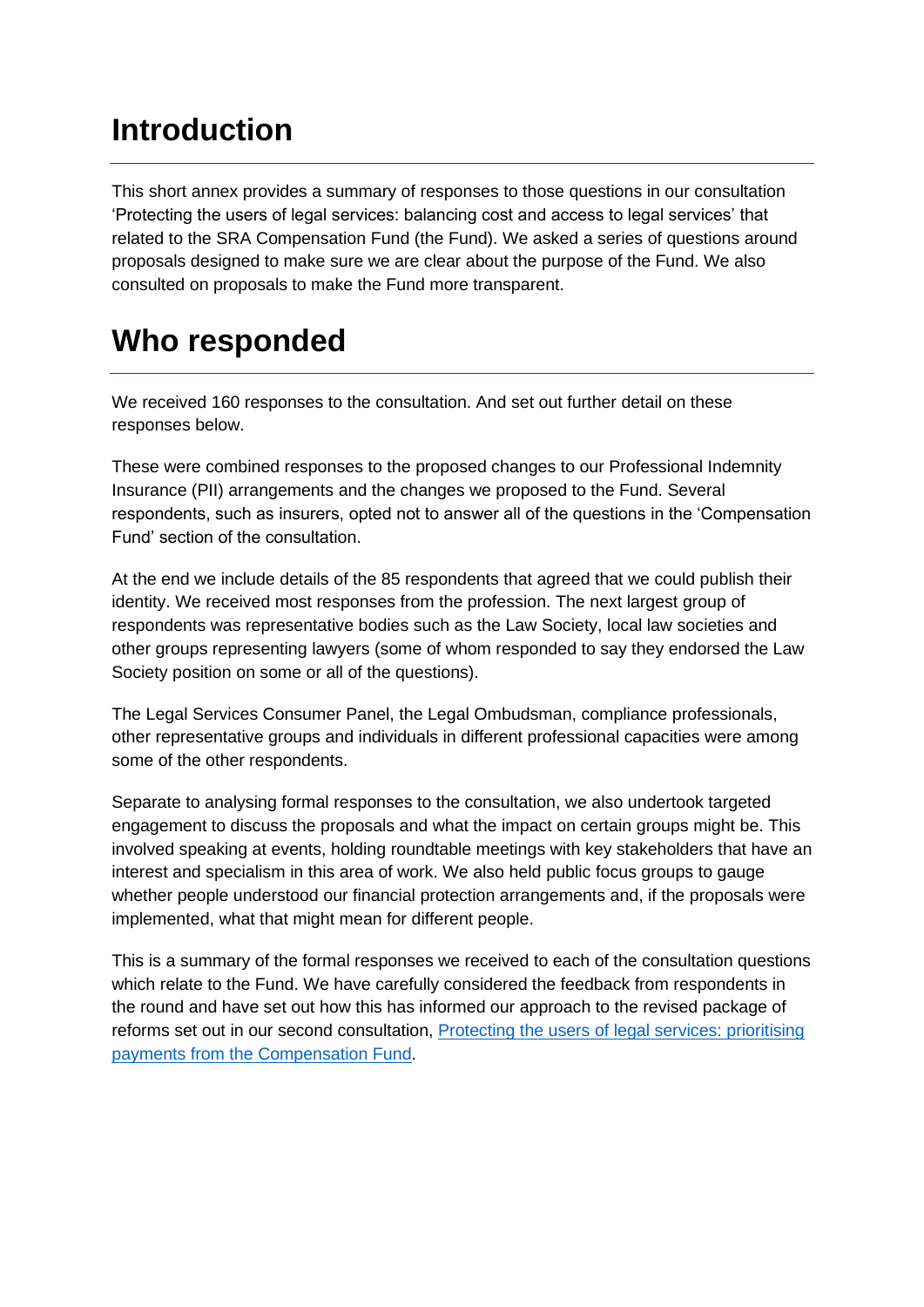<span id="page-3-1"></span><span id="page-3-0"></span>**To what extent do you agree that the proposed changes to the Compensation Fund would clarify its purpose as a targeted hardship fund protecting the vulnerable that need and deserve it most?**

#### **Summary of responses**

- 1. In response to this question most respondents focused on two main areas, the proposal to articulate the purpose of the Fund as a targeted hardship fund, and the proposal to limit eligibility for individual claimants to those with net household assets of £250,000 or lower. We summarise the feedback on the eligibility proposal at question 15 and 16 on page 6.
- 2. On the whole, respondents wanted to see the Fund available to everyone who had suffered loss as a result of dishonesty or negligence by a solicitor.
- 3. A number of respondents, including the Legal Ombudsman supported the principle; that the "Compensation Fund should be made available to those who are less able to sustain financial losses". Other respondents, including law firms, also agreed that the Fund should be targeted at people that needed it the most and for people in genuine hardship.
- 4. However, many respondents disagreed that our changes would achieve the aims of our reforms. Several respondents referenced (and supported) the Law Society's response. This was critical of the proposals for a number of reasons. They particularly questioned whether the SRA could describe the purpose of the Fund as a hardship Fund in the way proposed – suggesting that this was not an option open to us. A significant number of respondents considered that the proposed changes would be both disproportionate and could result in unfair outcomes for people that would ordinarily assume that they would be protected by the Fund. This was particularly noted in response to the proposal to base eligibility on an individual's wealth.
- 5. A small number of respondents suggested that, if the aim was to address the risks arising from dubious investment schemes, that we might explore alternative ways to address those, rather than, as the Law Society stated, making wholesale changes to the Fund. Suggestions to address this included capping payments or simply excluding such investment schemes from falling within the scope of the Fund.
- 6. Some respondents questioned our proposal to exclude barristers' and experts' fees from the Fund. The Bar Council argued that money was held on trust for the barrister and that non-payment of fees could cause hardship to individual barristers. Other respondents including barrister chambers supported this view, arguing that the discretionary nature of the fund is sufficient to prevent claims from barristers who are not suffering hardship. However, some respondents disagreed by saying that it was in favour of "preventing larger businesses, experts and barristers from utilising the fund".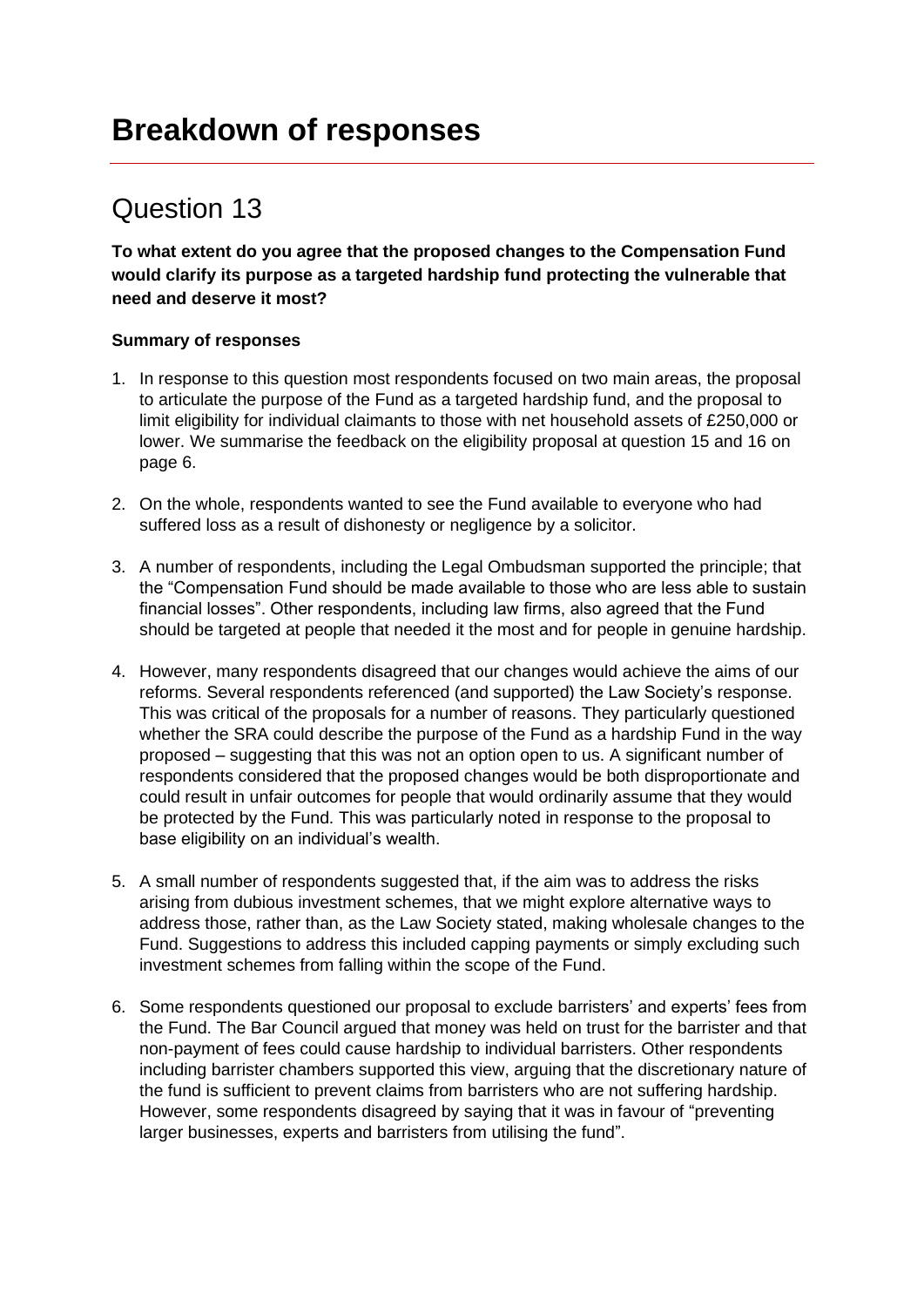<span id="page-4-0"></span>**Are there any options for changes to how we manage the Compensation fund that we have not identified that we should consider further? Please explain why and provide any evidence that supports your view.**

- 7. As noted above in responses to Question 13, a number of respondents, including the Law Society suggested that one option for prioritising payment from the Fund could be to explore limiting or capping the amount paid out on claims from any one scheme (using the example of dubious investment schemes). Suggestions as to how this could be achieved included:
	- limiting the amount paid out for each scheme to a maximum compensation 'pot'
	- applying a cumulative limit on claims from any one scheme
	- limiting the number of investors who could claim on any one scheme
	- setting a maximum investment amount that would be paid out
	- limiting the maximum payment to any one investor.
- 8. The Law Society suggested that if a single investment scheme can give rise to multiple claims on the Fund, then limiting each scheme to a maximum compensation pot of £2m might be a feasible, and defensible, solution – guarding against the risk of a flood of claims wiping out the Fund entirely.
- 9. Alongside this, respondents suggested that the SRA could look at targeted ways to manage risk, with investment schemes given as an example, stressing that the solution should be proportionate to the problem. A small number of respondents suggested one solution might be for solicitors to take out a one-off indemnity policy for high risk transactions.
- 10. Respondents also questioned whether the Fund should be meeting the costs of interventions. These respondents also called for greater transparency and visibility around the costs of interventions noting they are a large expenditure from the Fund.
- 11. Away from these general themes, individual respondents also made a small number of other suggestions as follows:
	- develop a straightforward questionnaire and means test to filter out claims that will not be successful at the outset
	- the Fund should be administered by the profession and not the SRA
	- the Fund should explicitly cover situations where the law firm is insolvent or the law firm's insurer is insolvent, and the Financial Services Compensation Scheme (FSCS) will not meet the liability. Affected clients will not have any influence over these events and should be protected.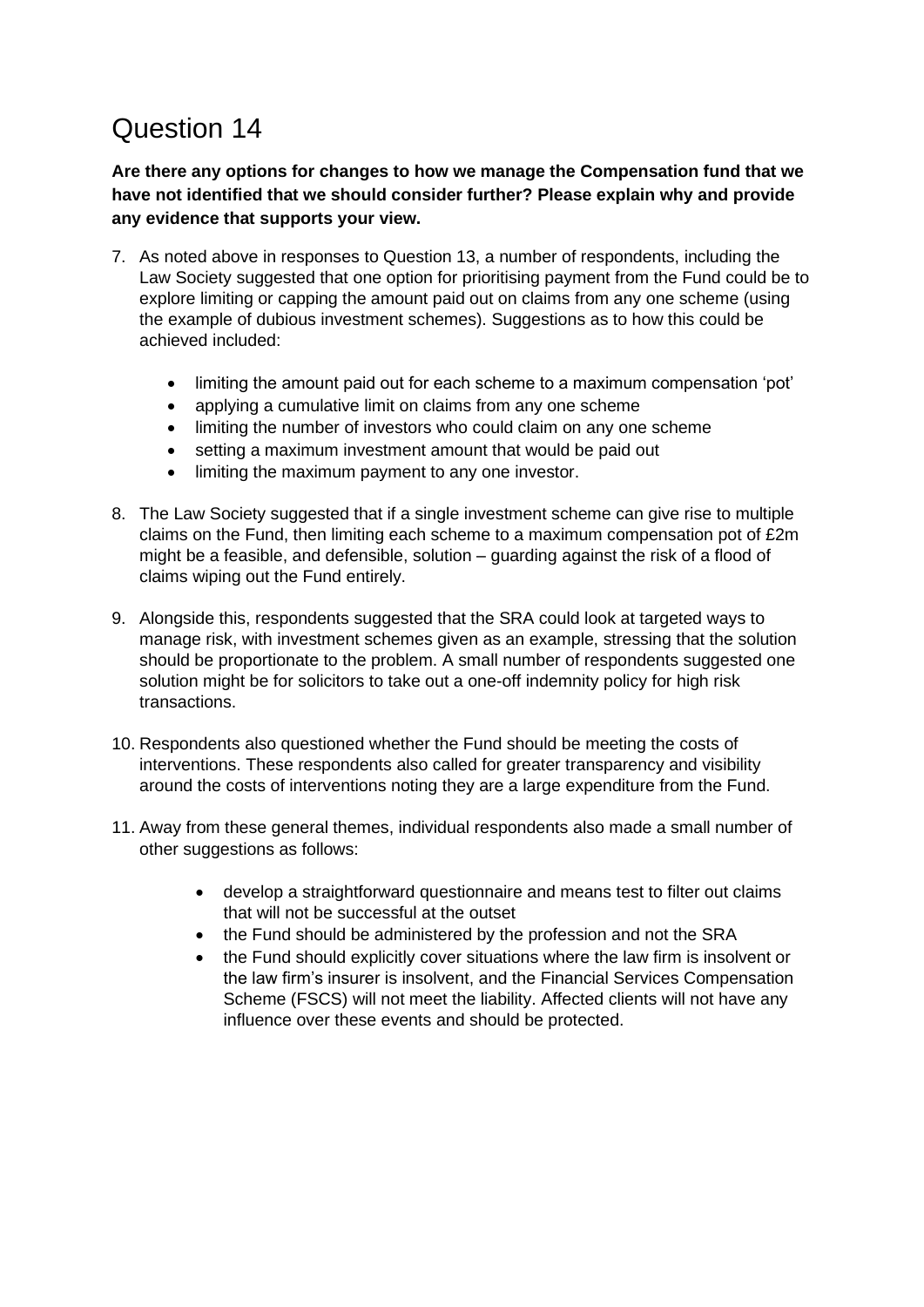### <span id="page-5-0"></span>Question 15 and 16

**To what extent do you agree we should exclude applications from people living in wealthy households?**

#### **Do you think that our proposed measure of wealth and threshold for excluding these applications is appropriate?**

- 12. A small number of respondents supported the limiting or exclusion of applications from people living in wealthy households because they are less in need of a fall-back and can afford to buy other protection, including insurance to cover legal expenses.
- 13. However, in general respondents did not support these proposals with the majority echoing the Law Society's strong opposition to "…the idea that regulatory protections should discriminate based on characteristics of claimants…". It was felt there was no measure of wealth that could be used for the eligibility criteria that would treat individuals fairly in all circumstances. This was because a person's wealth could be derived from many different and forever changing sources and that to try and apply a consistent approach to what was included in any assessment of wealth would be difficult to apply. One retired solicitor commented that "the Compensation Fund should fund those who have lost through the negligence of a solicitor, irrespective of their financial standing".
- 14. Respondents thought the proposal:
	- was arbitrary and could lead to stark cut off points
	- was too rigid and would have adverse consequences on those who are close to the line
	- could exclude individuals for perverse reasons (eg that they lived in a large house or in the South East)
	- would be difficult to administer and would be extremely onerous for the SRA to check and to monitor on a case by case basis.
- 15. There was some misunderstanding about the definition of £250,000 net wealth that we had used for the consultation. However, despite this, respondents were not in favour of any restrictions on access to the Fund based on houseful assets. Respondents also noted that if the proposal only excluded the wealthiest 5 per cent of households, as calculated by the SRA, then it would not effectively meet the aim of making payments to those that needed it the most.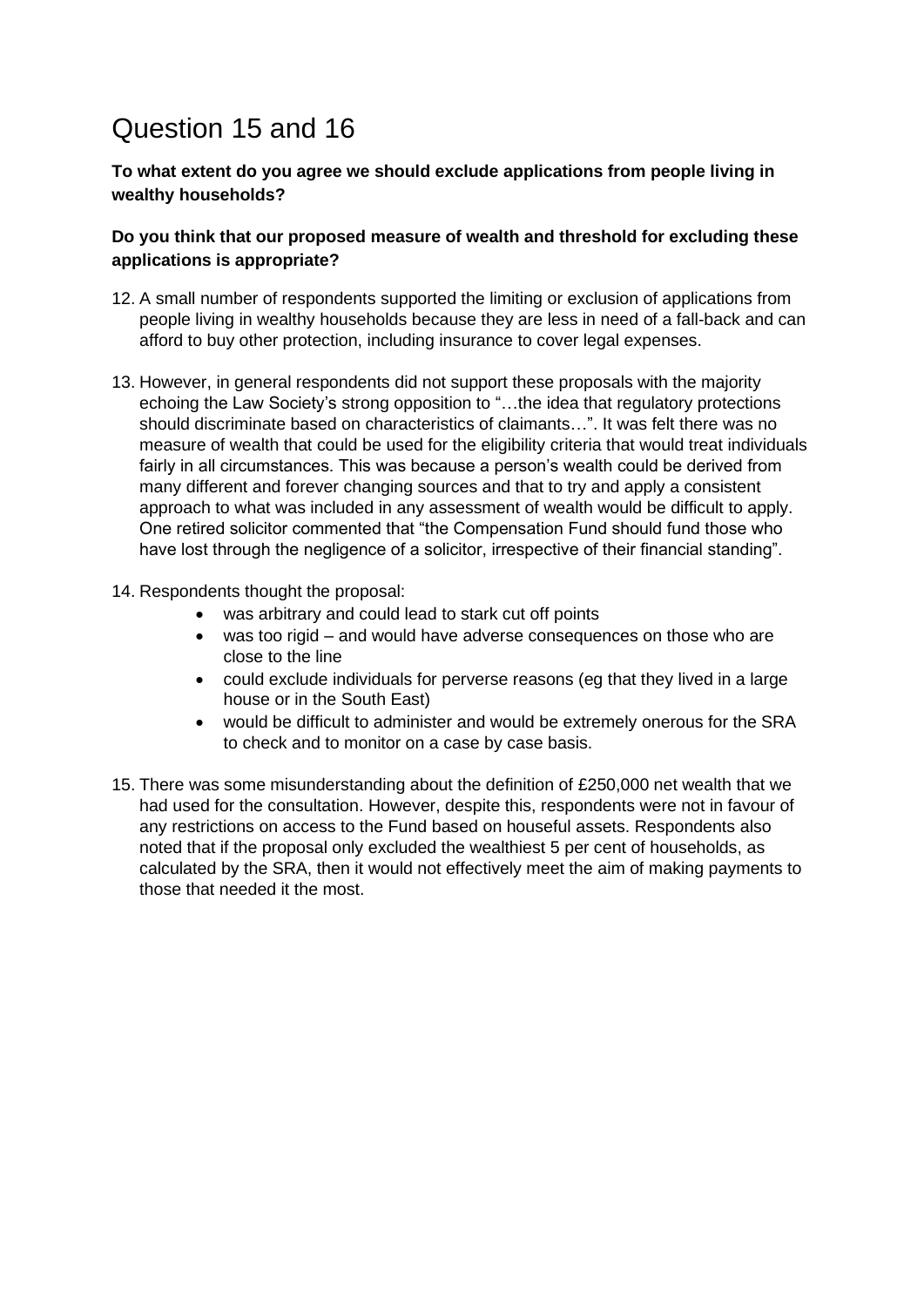#### <span id="page-6-0"></span>**Do you think we should be making any other changes to eligibility and/or the circumstances where we would make a payment?**

- 16. Only a small number of respondents provided detailed comments in response to this question.
- 17. Of those that did most disagreed that we should be introducing any further changes to eligibility and took the opportunity to raise concerns about the existing criteria for large businesses (saying the threshold should be higher). A number of responses said we should exclude claims from investment schemes completely and or that we should be robust in taking account contributory negligence of the applicant
- 18. One respondent thought that all claims should be considered based on their merits rather than discounting a claim at the outset due to eligibility.
- 19. A number of respondents also raised the issues around the definition of large charities, trusts and businesses, and whether this should be measured on net profit rather than on income and turnover alone. Eligibility of barristers was also raised again in response to this question.
- 20. Another common theme was a request for the SRA to make more data available to support proposals, such as the size of claims and the types of claims that the Fund receives and pays.

### <span id="page-6-1"></span>Question 18

#### **Do you think we have set out the right approach for assessing when a maximum payment has been reached?**

- 21. In the consultation we proposed that where the loss relates to a single retainer, then that should be dealt with as a single claim on the Fund regardless of the number of people affected. We would consider separate applications from more than one person where there are separate retainers, or the transactions being undertaken are not connected.
- 22. Most respondents disagreed or did not answer this question saying we had not given enough information about the impact on payments to be able to take a view.
- 23. A number of respondents agreed including the Law Society that it would be helpful to set clear rules to establish when a maximum payment has been reached but did not agree with the specific proposal we had made. Those that responded thought the proposal risked favouring business transactions over personal transactions. For example, they thought it was unfair to penalise couples taking out a joint retainer particularly when the transaction related to a main residence. Similarly, they thought there could be an impact on charities which might jointly instruct a solicitor to act on their behalf of an estate.
- 24. There were a very small number of alternative suggestions made for how we should assess when a maximum payment has been reached. A respondent suggested that applying a single principle was not appropriate and that that more factors needed to be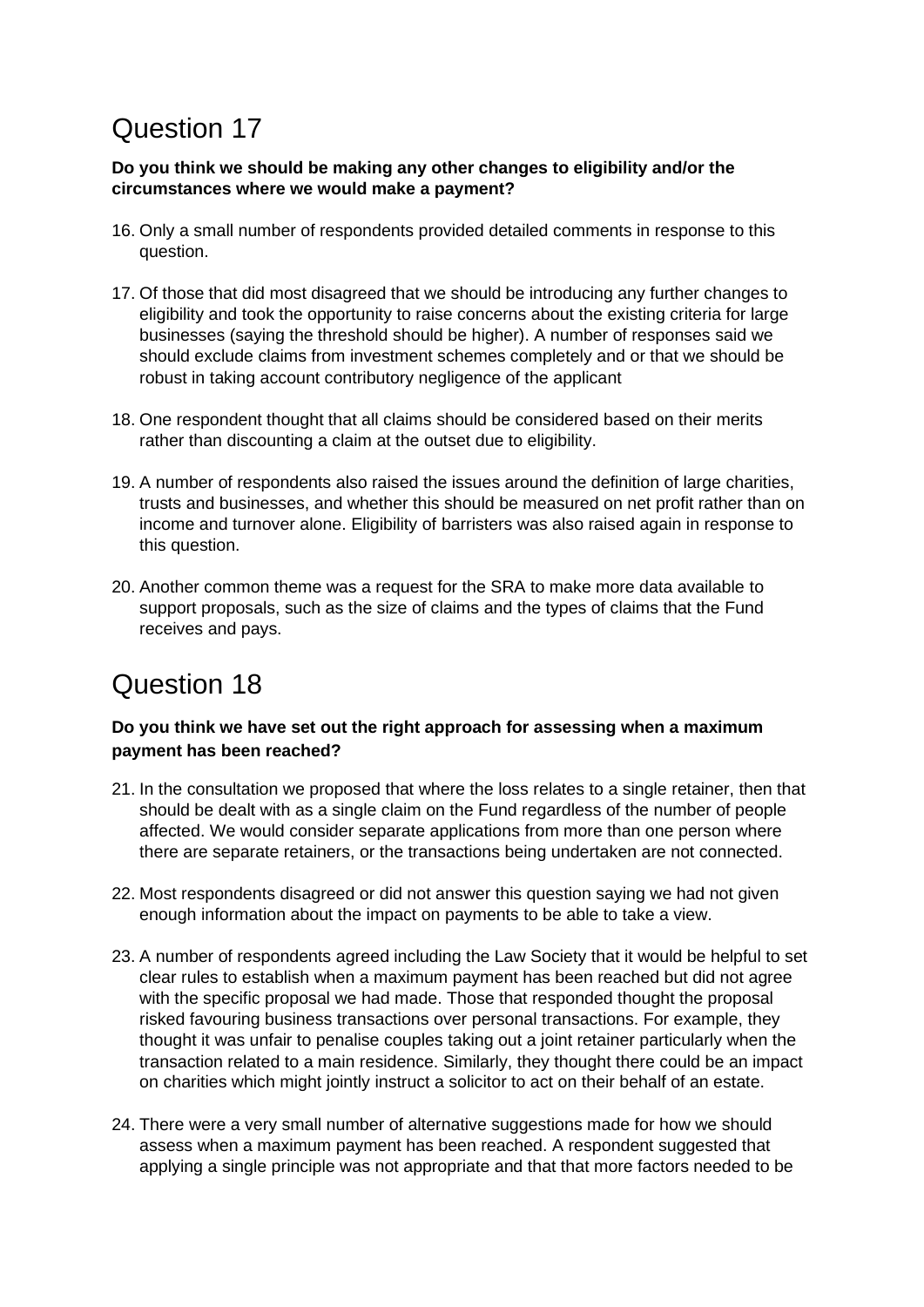taken into consideration such as whether the claim relates to a private residence and the financial circumstances of individual applicants. They also thought that there should be a distinction made between personal and business type transactions such as investment scenarios or the sale of shares. Other respondents also thought our approach could disadvantage individuals that have no connection between them, for example beneficiaries of estates.

### <span id="page-7-0"></span>Question 19

#### **Do you think the current formula remains a fair way to apportion the costs of maintaining the Compensation Fund?**

- 25. Again, only a small number of respondents commented. However, there were clear themes within these responses as follows:
	- The methodology should be updated to cover impact on the Fund of emerging risks (cyber-crime given as the example) and/or be restructured accordingly.
	- Intervention costs should be excluded from the Fund.
	- Contributions should be based on a law firm or individual solicitor's risk profile or regulatory history.
	- 'Riskier' firms should pay higher contributions.
- 26. There was also a view that smaller firms are currently subsidising larger ones through their contributions, and that contribution levels should be set by the ability to pay (and based on gross turnover).

### <span id="page-7-1"></span>Question 20

### **What steps do you think might be reasonable for someone to take to investigate a scheme/transaction before committing money to it and that it is genuine?**

- 27. Overall, respondents considered that the responsibility to investigate an investment scheme lay primarily with the potential investor themselves. These respondents outlined general ways to carry out the appropriate due diligence such as consulting own experts (eg financial adviser), utilising checking services (eg Solicitor Checker, the Money Advice Service), speaking to Financial Conduct Authority (FCA) and Financial Ombudsman Service (FOS) and engaging financial experts.
- 28. Conversely, others including a submission on behalf of the Ecohouse Victims Group who have lost money in a specific investment scheme, highlighted that the complexity of some cases makes client due diligence very difficult and that some clients are more vulnerable to fraud than others.
- 29. Some respondents suggested that there were steps that solicitors could take to advise potential investors about schemes, including providing written information on what steps and research a client should take before proceeding with a transaction.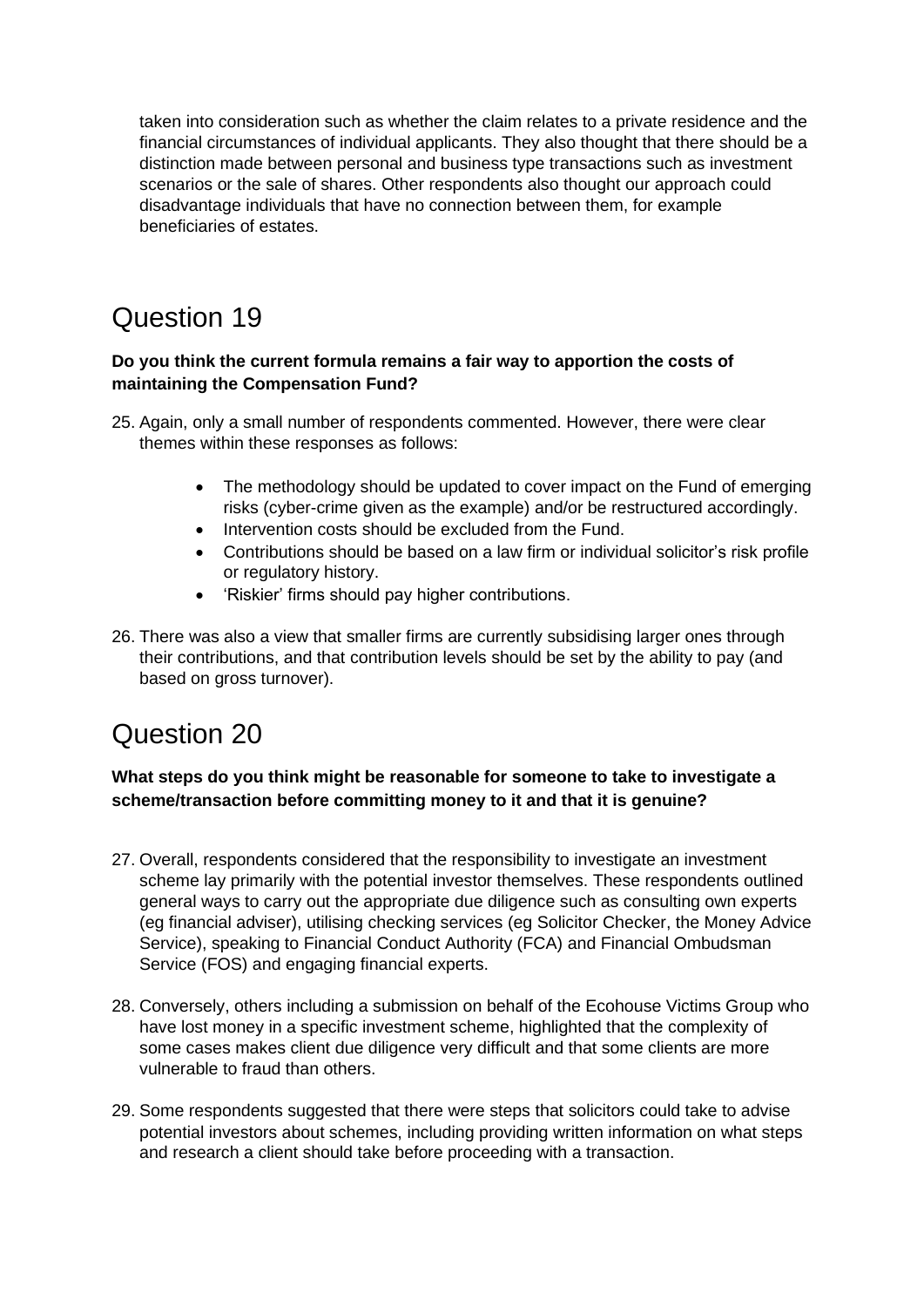- 30. However, some respondents also observed that establishing what is a risky scheme is an exercise that is generally done with hindsight and that asking a solicitor firm to assess the risk of a scheme may not always be realistic.
- 31. Several respondents considered that the involvement of a solicitor in any scheme should be sufficient to bring claims within the scope of the Fund – as clients should be able to rely on SRA regulation as giving 'legitimacy' to solicitor involvement. They noted it is very difficult for clients to identify whether a solicitor has set out to deliberately defraud. Respondents who thought this, acknowledged that each case should be judged on its merits.
- 32. A small number of respondents noted that involvement in an investment scheme is unlikely to fall within the usual business of a solicitor – and would therefore automatically be excluded under the current rules from the Fund.
- 33. Other suggestions made by respondents included:
	- SRA to make rules to prevent solicitors becoming involved in investment schemes
	- Solicitors to tell clients they will not be covered by the Fund if anything goes wrong with a scheme
	- Exclude investment schemes from the Fund
	- Stress clients' responsibility to look after their own interests the principles of contributory negligence and causation should apply to those seeking compensation from the Fund
	- It is not for the Fund to underwrite get rich quick schemes.

### <span id="page-8-0"></span>**Do you think setting out clear guiding principles in the rules or as guidance could make the purpose and scope of the Fund and how we make decisions clearer to users of legal services and their advisors?**

- 34. Respondents favoured clear and transparent guidance, and provided some suggestions relating to existing decision-making guidance that could be adopted, or new guidance needed using examples of guidance issued by the Financial Ombudsman Service. It was suggested that whatever decisions we take about the eligibility for claiming against the Fund, it was critical that these changes were communicated in a simple way, by consolidating all relevant information into once place on the SRA website, for users of legal services. Respondents noted that guidance should be published in advance of any revised rules coming into force and would need to be targeted at both solicitors and clients in order to be properly useful.
- 35. There was consistent strong support for setting out some clear guiding principles. It was noted that 'guiding principles' were common and used by others to set out the parameters of any scheme. Respondents felt that any steps to set out what the Fund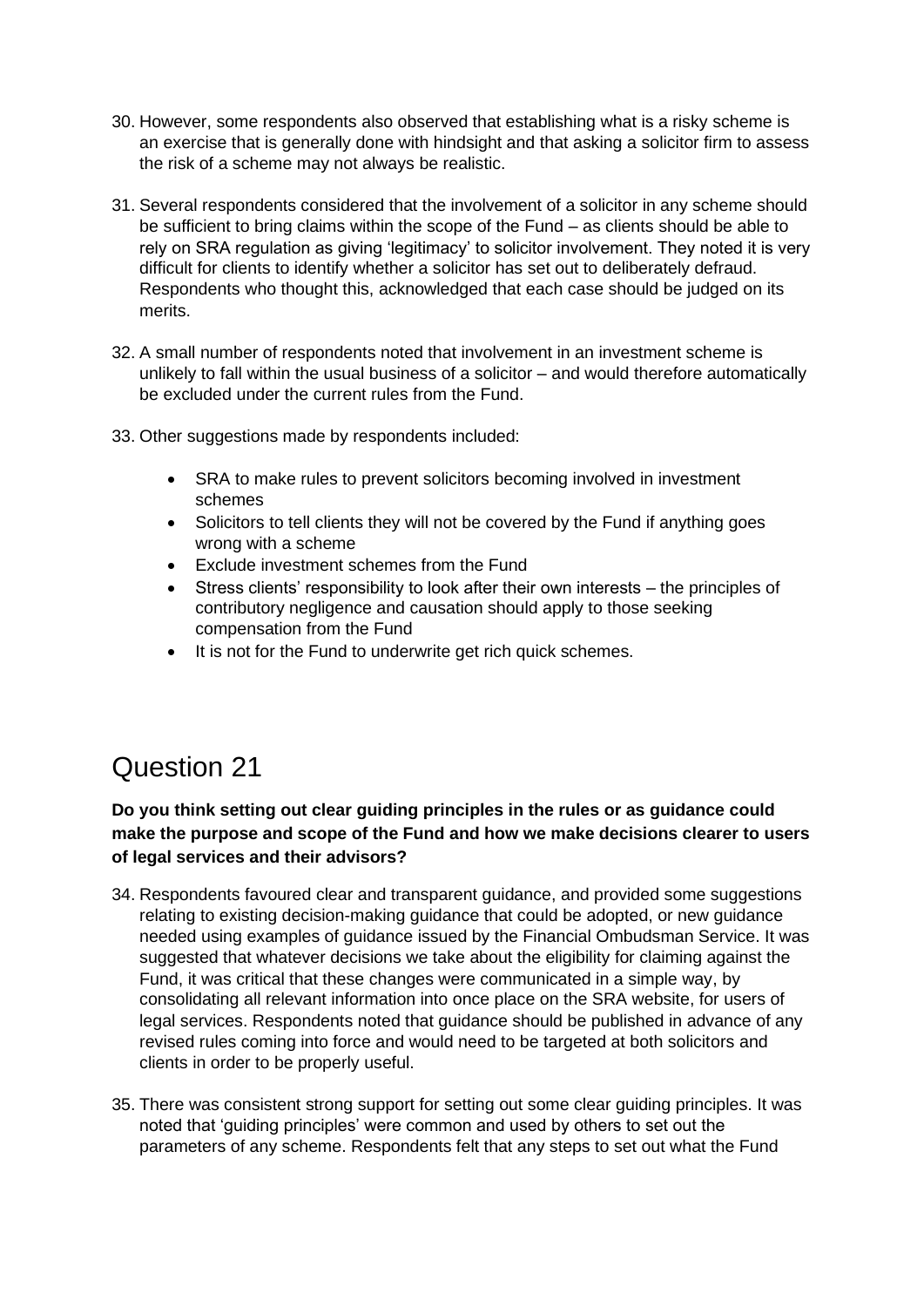was there to do and how it would help was seen as a positive step to promote visibility of the Fund and transparency in how it operated.

### <span id="page-9-0"></span>Question 22

#### **Are there any positive or negative equality, diversity and inclusion impacts from the proposed changes to the Compensation Fund that you do not think we have identified?**

36. Some respondents thought that the proposals we made in the consultation had the potential to impact vulnerable consumers especially if applicants needed to do more to protect themselves or that their conduct would be considered as part of the application process. There was also a concern that the proposals could impact on the trust placed in the profession and that a large number of firms were small firms which tend to be made up of black, Asian and minority ethnic practitioners. Most people did not feel they could comment further without additional information on payment data being provided.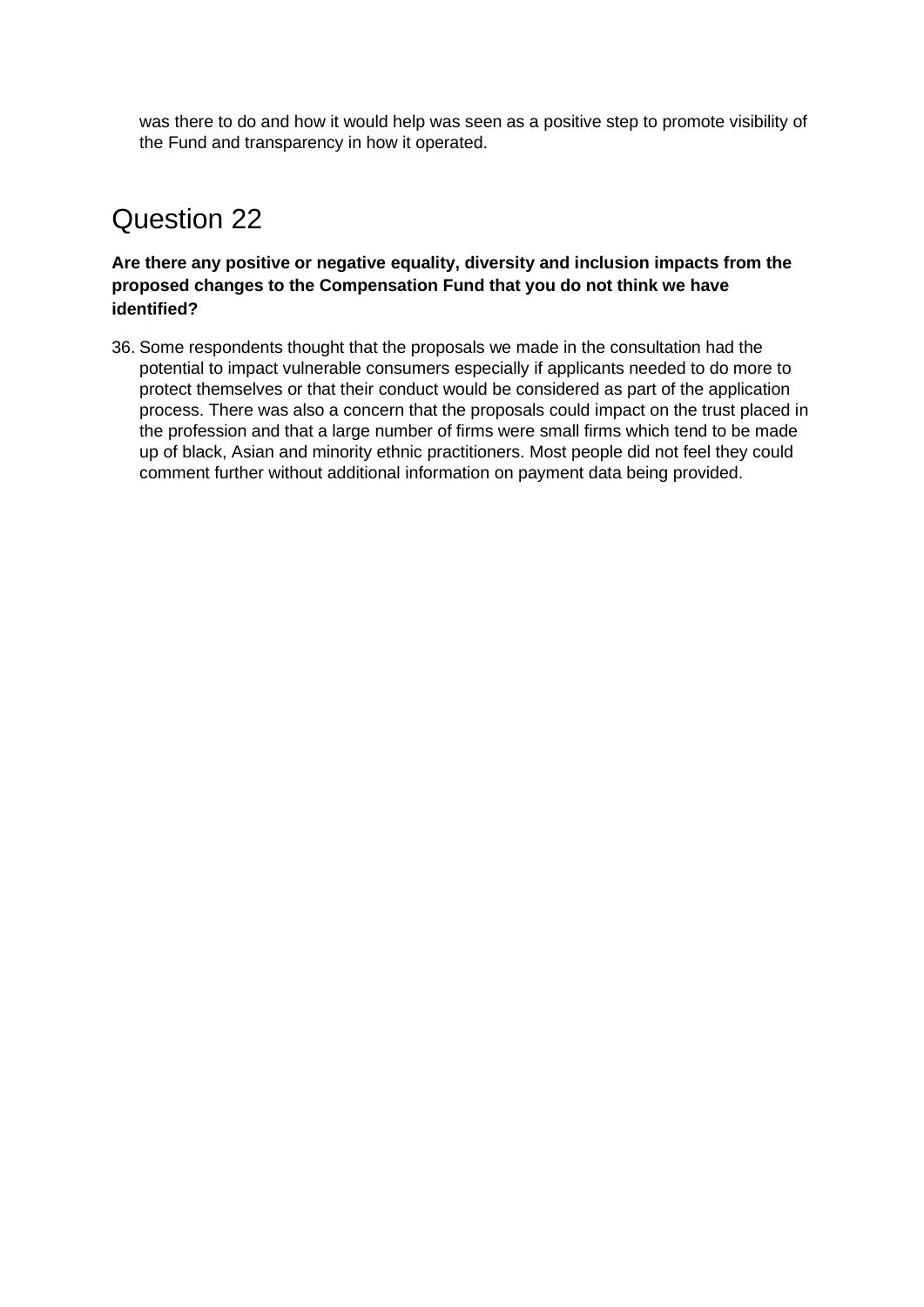### <span id="page-10-0"></span>List of respondents

#### **Name Respondent Type**

**Publish the response with my/our name Responses from organisations** 4 New Square Law firm or other legal services provider Association of British Insurers Representative industry group Association of Women Solicitors **Representative industry group** Bailoran Solicitors **Law firm or other legal services provider** Bar Council **District Council** Council **District Council** Other (Organisation) Birmingham Law Society **Law society Law society** BladeLaw Law firm or other legal services provider Bristol Law Society **Law Society** Law Society Burges Salmon LLP **Law firm or other legal services provider** Cardiff and District Law Society Law society Chancery PII Chancery PII Chancery PII Chancery PII Chancery PII Chancery PII Chancery PII Chartered Institute of Legal Executives Representative industry group CILEx Regulation **Representative industry group** City of London Law Society **Law society** Law society County Societies Group County Societies Group Criminal Cases Review Commission Representative industry group DAC Beachcroft LLP Law firm or other legal services provider Decoded: Legal **Law firm or other legal services provider** Law firm or other legal services provider Ecohouse Victims Group **Representative consumer group** Representative consumer group Express Solicitors Law firm or other legal services provider Hampshire Incorporated Law Society Law society Howden UK Group Ltd PII broker Ian Newbery & Co **Law firm or other legal services provider** Law firm or other legal services provider Institute of Legacy Management Representative industry group International Underwriting Association Representative industry group JLT Group **PII** broker Joe Egan Solicitors Law firm or other legal services provider Junior Lawyers Division **Representative industry group** Law Society of England and Wales **Law Society** LawNet **LawNet Representative industry group** Legal Ombudsman **Details** Computer Computer Computer Computer Computer Computer Computer Computer Computer Computer Computer Computer Computer Computer Computer Computer Computer Computer Computer Computer Computer Compute Legal Risk LLP **Law firm or other legal services provider** Legal Services Consumer Panel **Representative consumer group** Leicestershire Law Society **Law Society** Law society Liverpool Law Society **Law Society** Law society Lloyd Rehman & Co. **Law firm or other legal services provider** Lloyd's Market Association **Representative industry group** Lockton PII broker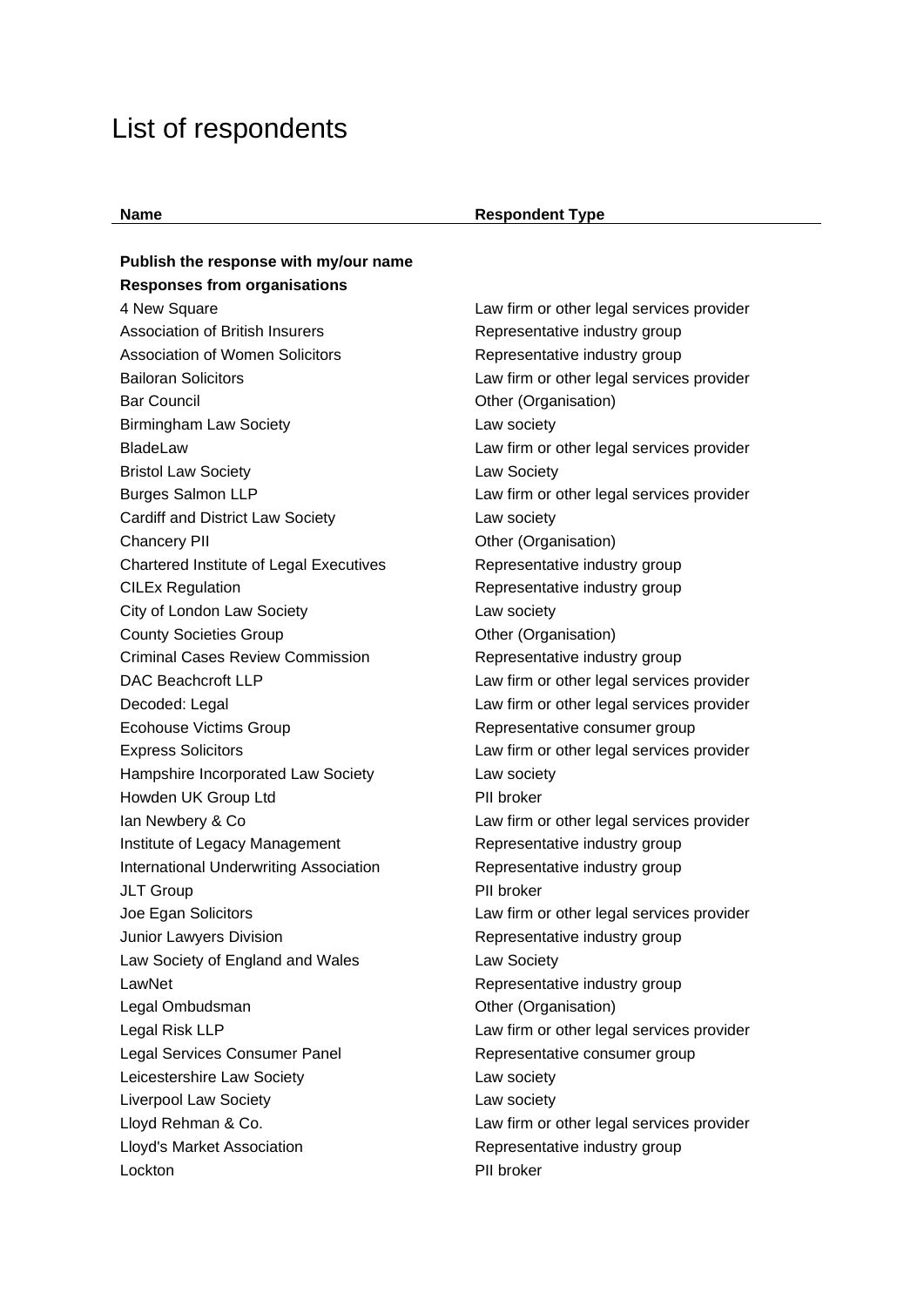Manchester Law Society **Law society** Law society Mather & Co Solicitors **Law firm or other legal services provider** Law firm or other legal services provider Middlesex Law Society **Law society** Law society Miller Insurance PII broker Minster Law Limited **Law Firm of other legal services provider** Morrish Solicitors LLP Law firm or other legal services provider MRTIPS **EXECUTE:** Law firm or other legal services provider Newcastle upon Tyne Law Society **Law Society** Northamptonshire Law Society **Law society** Nottinghamshire Law Society Law society Pearce West Employment Solicitors **Law firm or other legal services provider** Pett Franklin & Co LLP Law firm or other legal services provider Professional Negligence Lawyers' Association Representative industry group QBE Insurance Group **PII** insurer Slate Legal Limited **Law firm or other legal services provider** Sole Practitioners Group **Representative industry group** Solicitor Assist **PII** broker Surrey Law Society **Law society Law society** UK Finance **EXECUTE:** Representative industry group Zurich PII broker

#### **Responses from individuals**

Alison Fielden Solicitor Andrew Harrison Solicitor Ann Mear **Other (Personal)** Becky Moyce **Decky** Moyce **Other (Personal)** Charles Harris **Charles Harris** Charles Harris **Charles Harris** Charles **Harris** Charles **Charles Harris** Charles **Charles** Charles **Charles Charles** Charles **Charles** Charles **Charles** Charles **Charles** Charles **Charles** David Ofosu-Appiah Solicitor David Thomas Solicitor Fiona Swann **Communist Communist Communist Communist Communist Communist Communist Communist Communist Communist Communist Communist Communist Communist Communist Communist Communist Communist Communist Communist Communist** Graham Balchin Solicitor Jason Pearce **Solicitor** Solicitor Janis Purdy **Solicitor** Solicitor Jennifer Woodyard **Solicitor** Solicitor Klearchos Kyriakides **Solicitor** Solicitor Laurence Mann **Solicitor** Solicitor Lionel Conner November 2001 Solicitor Nicholas Davidson **Nicholas Davidson Other legal professional** Oliver May **Other (Personal)** Peter Anthony Sloan Solicitor Peter Bloxham Solicitor

John S Mackay **Non-legally qualified, working in legal services** Non-legally qualified, working in legal services Leigh Price Non-legally qualified, working in legal services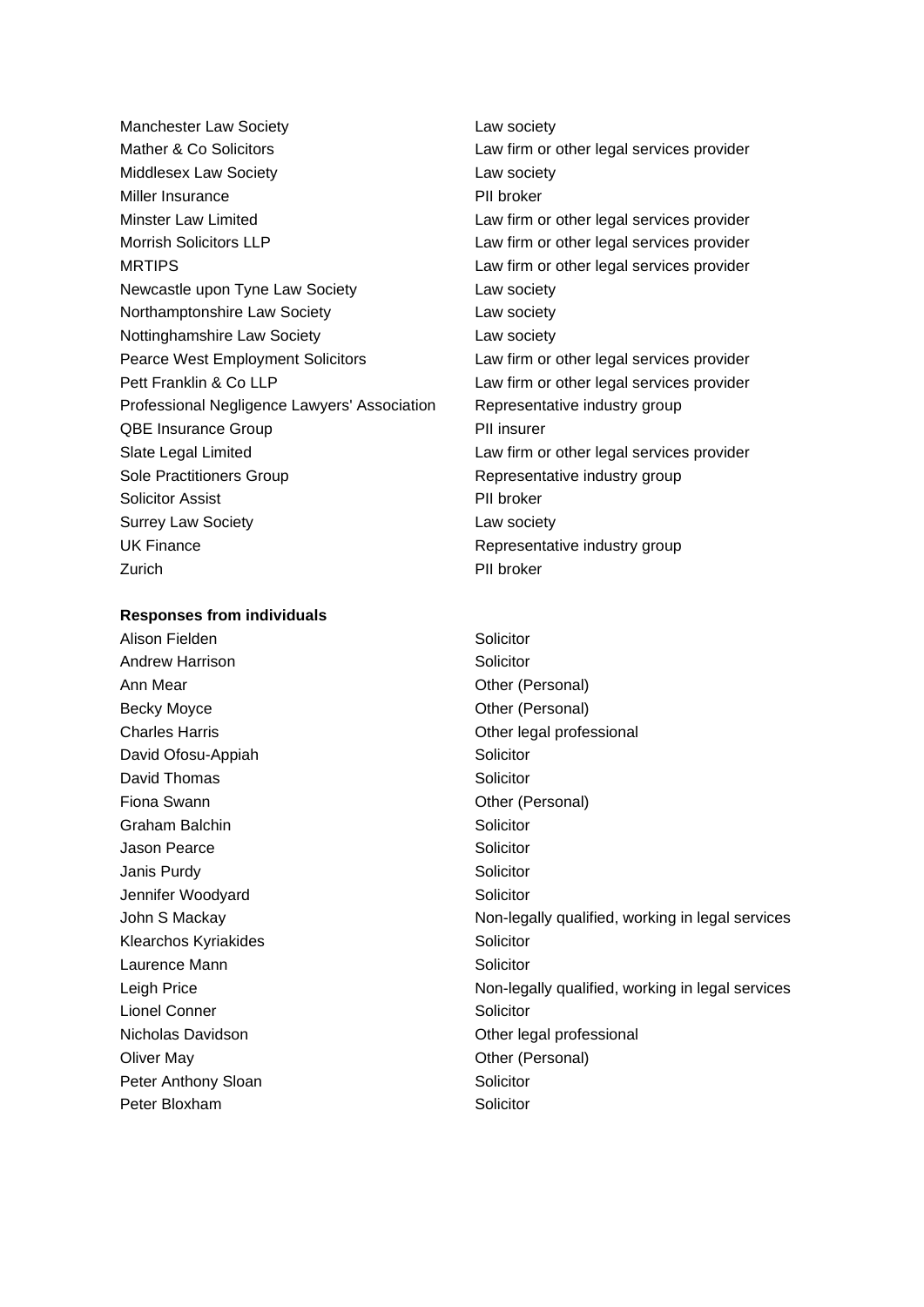#### **Publish the response anonymously Responses from organisations**

| ID-067        | Law firm or other legal services provider |
|---------------|-------------------------------------------|
| ID-089        | Law firm or other legal services provider |
| ID-098        | Law firm or other legal services provider |
| ID-112        | Other                                     |
| ID-118        | Law firm or other legal services provider |
| ID-145        | Other                                     |
| ID-159        | Law firm or other legal services provider |
| ID-166        | Law firm or other legal services provider |
| ID-167        | Law firm or other legal services provider |
| ID-196        | Law firm or other legal services provider |
| <b>ID-208</b> | Law firm or other legal services provider |
| $ID-221$      | Law firm or other legal services provider |
| ID-268        | Law firm or other legal services provider |
| ID-273        | Law firm or other legal services provider |
| ID-281        | Other                                     |
| ID-284        | Law firm or other legal services provider |
| ID-294        | Law firm or other legal services provider |
| ID-305        | Law firm or other legal services provider |
| ID-323        | Law firm or other legal services provider |
| <b>ID-331</b> | Law firm or other legal services provider |
| ID-Anonymous1 |                                           |
| ID-Anonymous2 |                                           |

#### **Responses from individuals**

| ID-050        | Lawyer                                           |
|---------------|--------------------------------------------------|
| ID-059        | Solicitor                                        |
| ID-072        | Solicitor                                        |
| ID-079        | Solicitor                                        |
| ID-091        | Solicitor                                        |
| ID-095        | Non-legally qualified, working in legal services |
| ID-100        | Solicitor                                        |
| ID-102        | Solicitor                                        |
| ID-127        | Solicitor                                        |
| ID-170        | Solicitor                                        |
| <b>ID-172</b> | Solicitor                                        |
| ID-178        | Non-legally qualified, working in legal services |
| ID-205        | Solicitor                                        |
| ID-217        | Solicitor                                        |
| ID-230        | Solicitor                                        |
| ID-256        | Solicitor                                        |
| <b>ID-278</b> | Solicitor                                        |
| ID-277        | Solicitor                                        |
| ID-283        | Solicitor                                        |
| <b>ID-287</b> | Other legal professional                         |
|               |                                                  |